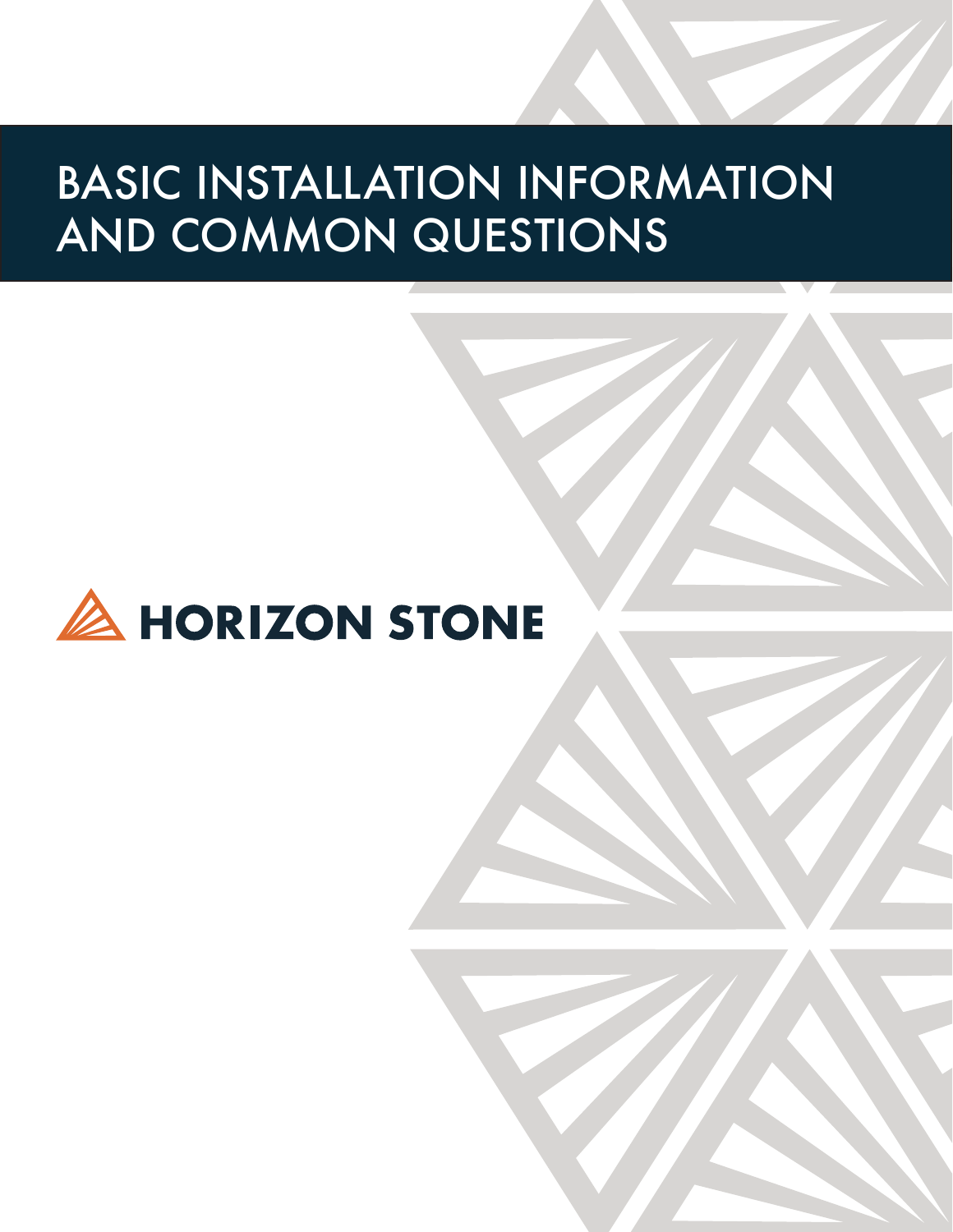## **Basic Installation information and Common Questions**

#### **Moisture Control**

- \* There should be 2 layers of weather resistant barrier behind the lath and scratch coat to restrict the transmission of moisture to the surface behind.
- \* Acceptable WRB combinations are as follows:
	- -2 layers of felt
	- -2 layers of grade D paper
	- -1 layer of house wrap used with either felt or paper
- \* The ½" scratch coat should completely cover the lath, leaving no voids.
- \* Flashing should be installed prior to the adhered stone units on all doors and windows.
- \* All flashing and flashing accessories must be corrosion resistant material and integrated with the stone materials.
- \* Again, flashing must be installed at all through wall penetrations and at termination of stone installations.
- \* Rainscreen Drainage Plane Systems(Optional) are techniques that have been used in construction for years. These techniques are typically used to improve the escape of incidental water and decrease drying time. Rainscreen products (such as drainage mats or formed polymer sheeting) or construction techniques (such as strapping or furring) that create a capillary break/air space between the cladding and the primary water resistive barrier can be effectively incorporated into Horizon Stone applications.
- \* Flashings/Weep Screeds/Casing Bead/Movement Joints all flashing and metal detail pieces should be manufactured of corrosion resistant material.

Verify that all flashing, including roofing kickout flashing, has been properly installed. Although roof flashings are not part of the wall cladding system, they are necessary for proper moisture management. Flashing material should extend above horizontal terminations, roofing material, and drainage planes or drainage products.

All flashing material should be integrated with water resistive barriers To prevent moisture penetration into structure. The WRB should overlap the weep screed flange.

Do not install Horizon Stone over movement joints.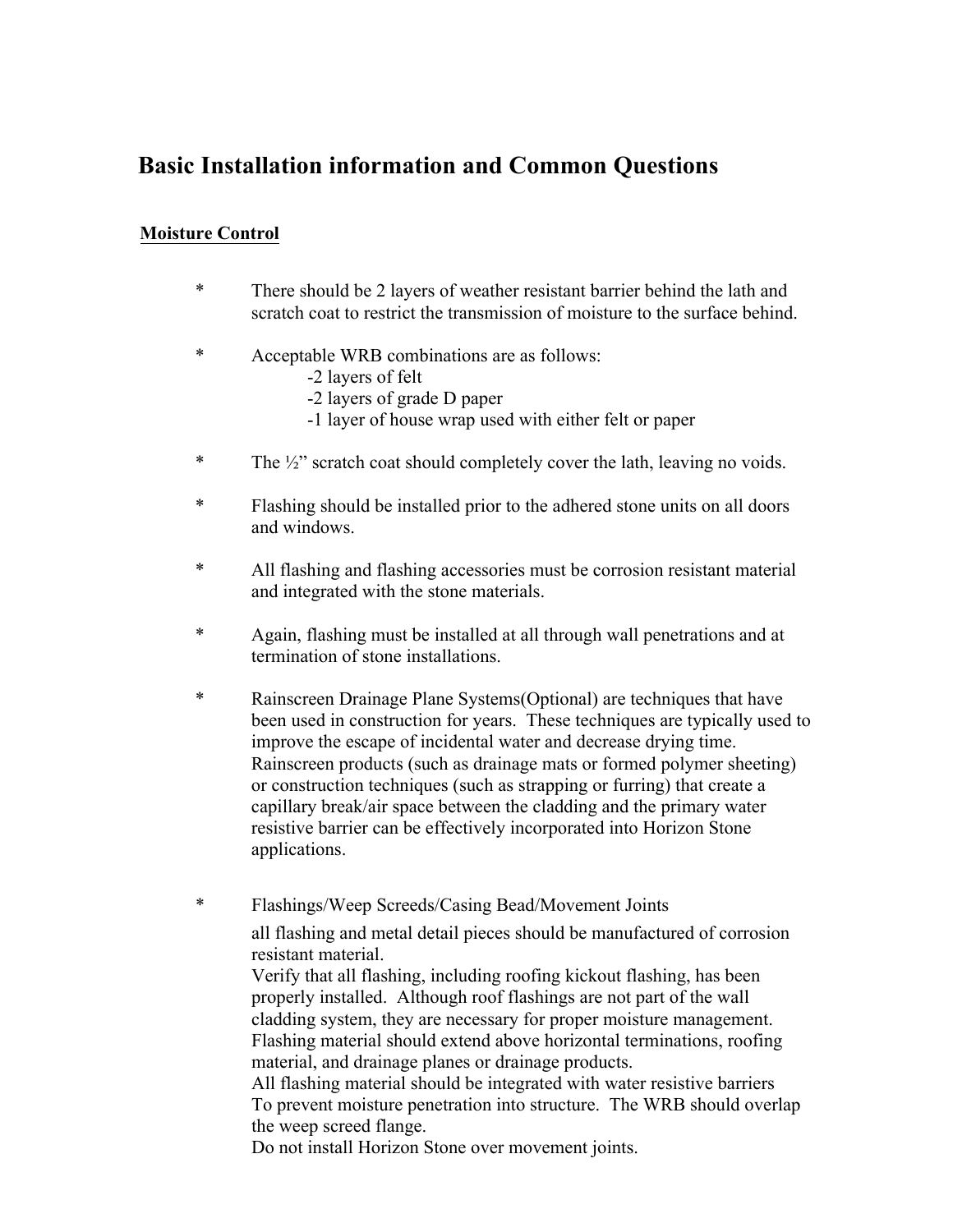#### **How to prevent cracking**

- \* Metal lath and WRB needs to be wrapped continuously around all outside and inside corners a minimum of 16 inches and also attach every 6 inches at the next stud. WRB should lap WRB and lath should lap lath.
- \* On flat wall areas, metal lath needs to be overlapped 1 inch horizontally and vertically. WRB should be overlapped 2 inches horizontally and 6 inches vertically. WRB should lap WRB and lath should lap lath.
- \* Mortar mixed with higher cement content may be prone to cracking.

#### **Bond**

- \* When attaching stone, it is important to butter the entire back, not just the perimeter, with a nominal ½ thickness.
- \* Prior to application of mortar to the backs of the stone or the scratch coat, the back of the stone should be moistened so that the surfaces appear damp but without free standing water. This is especially important in hot conditions.
- \* Moist curing the mortar scratch coat will help to ensure there is minimal cracking and proper hydration. Before applying the stone, the mortar scratch coat should be dampened so that the surface appears wet but without free standing water. Again, this is especially important in hot conditions
- \* All stone pieces, especially large ones, should be firmly worked onto the scratch coat and slid slightly back and forth with a slight rotating motion to set the stone. The installer should start to feel the stone grab within a few seconds. At this point, no further movement of the stone should be made as the bonding will be broken. If the stone is moved after the initial set has begun, it should be removed, mortar scraped off the back of the stone and scratch coat, and then reattached properly.
- \* Grouting the joints should be completed after there is sufficient cure time of the installation of the stone units, when mild contact will not break the bonding.
- \* Horizon recommends using type"S' mortar mix.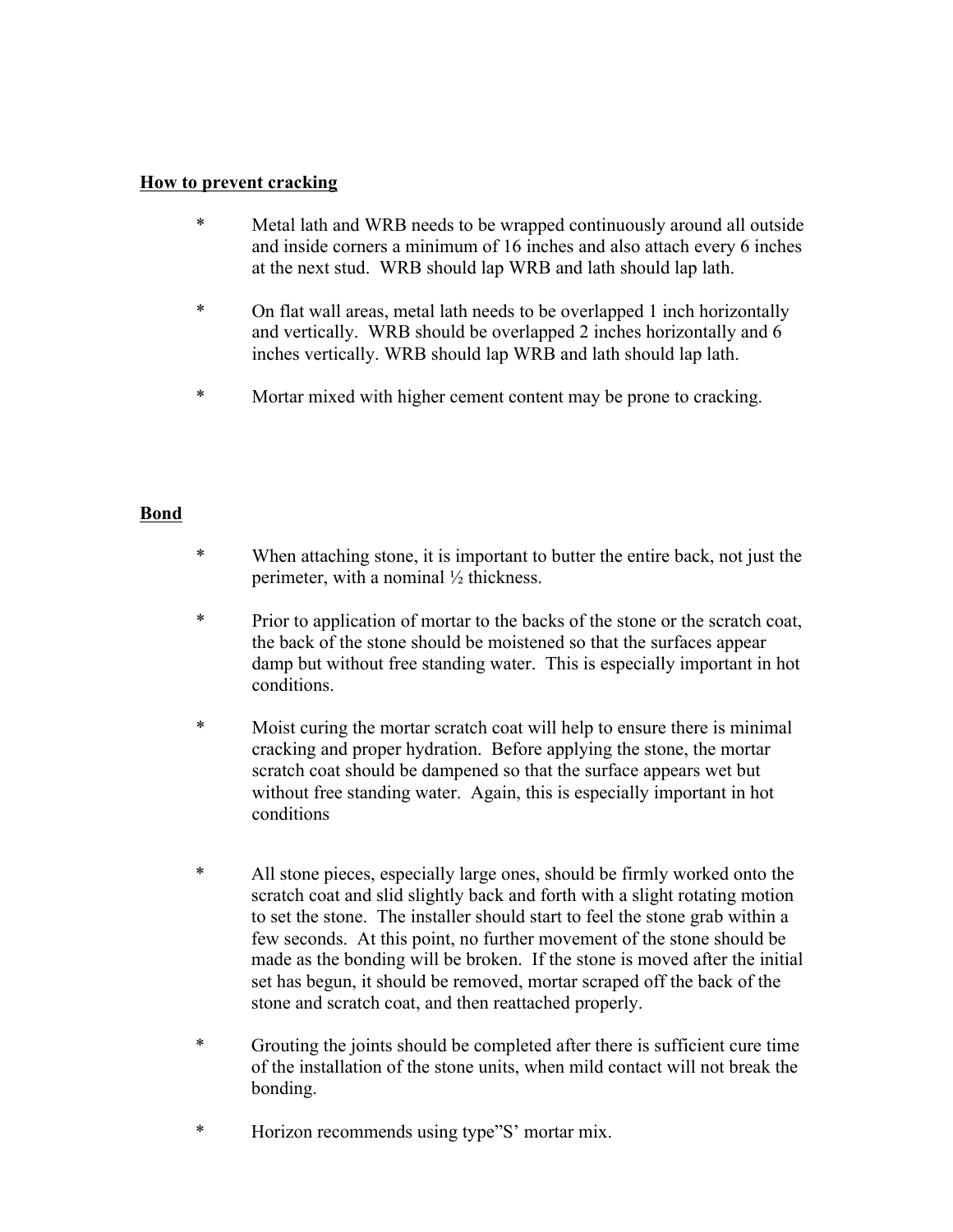#### **Cold Weather**

- \* The use of anti-freeze admixtures to lower the freezing point of the mortar is not recommended.
- \* Stone pieces containing visible frozen moisture shall not be installed.

#### **Cleaning**

- \* Do not use muriatic acid or harsh chemicals to clean stone.
- \* Do not use a wire brush to clean surface.
- \* Do not use pressure washers to clean stone.
- \* It is recommended to use a soft brush, soap, water, and a low pressure hose to clean stone.